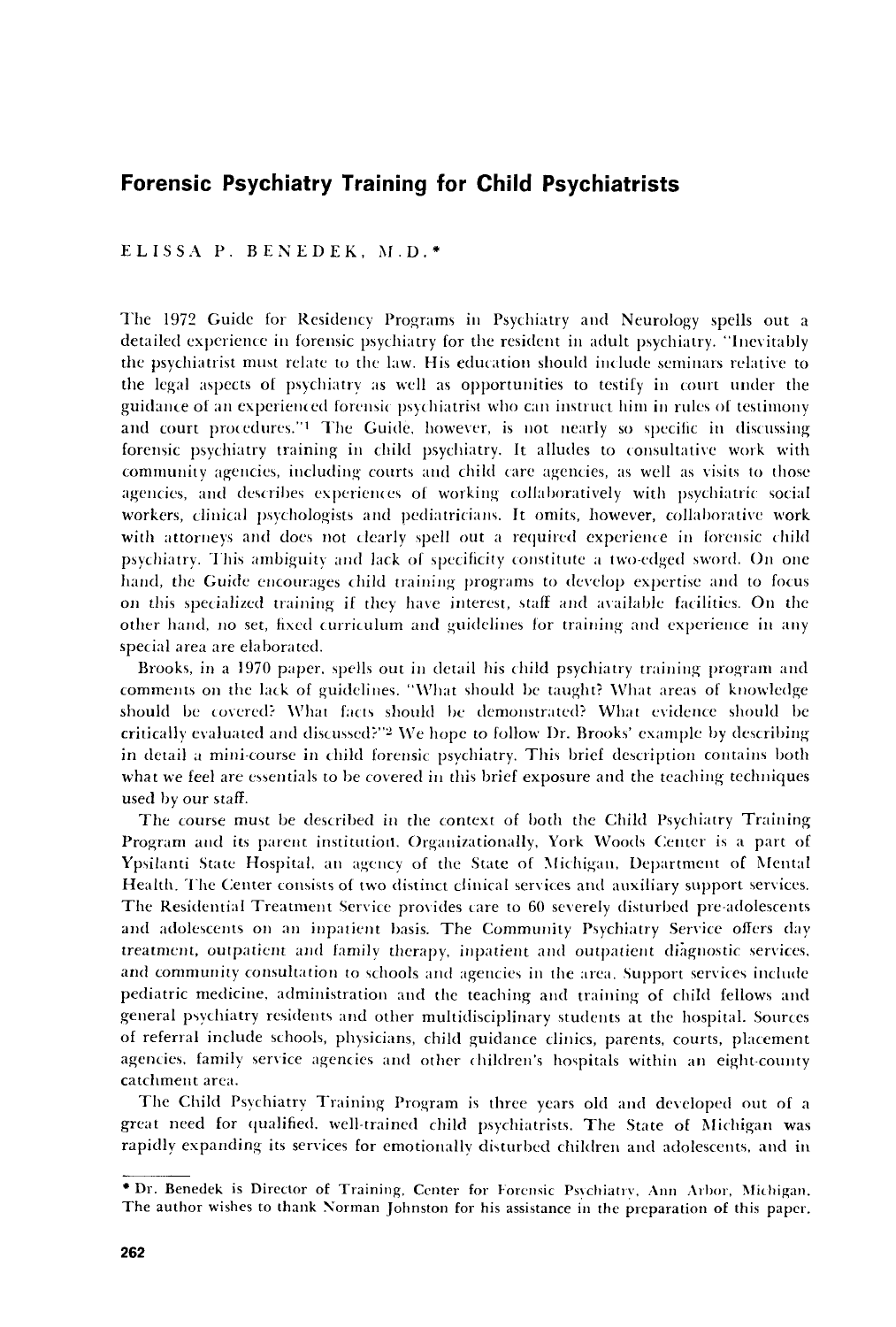the past five years Michigan constructed or was in the process of constructing five separate children's psychiatric facilities within the state hospital system. Additionally, the community mental health movement began to offer a wide range of services for disturbed children. These state-funded services for children were staffed by adult psychiatrists, since there were simply not enough well-trained and qualified child psychiatrists to fill positions available in the new facilities.

The aim of the training program at York Woods Center, from the beginning, was to train a well rounded, general child psychiatrist for service in the state hospital system, in community mental health centers or in other public child care agencies in Michigan or elsewhere in the nation.<sup>3</sup> The graduate child psychiatrist was to be trained and able to work in a variety of settings including inpatient, outpatient, community liaison, schools, community mental health centers or courts. During the course of his training he was to have experienced all the therapeutic modalities available to the child psychiatrist. including individual intensive therapy, group therapy with children, crisis intervention, life-span interviews, family therapy, marital family therapy, pharmacological therapy and milieu management.

The didactic portion of the program consists of a two-year core curriculum which includes basic first year courses in child development, childhood psychopathology, child and family therapy, and six "mini" second year courses. The mini-course topics include community psychiatry, scientific principles of child psychiatry, administrative psychiatry, systems theory and interpersonal relationships, special treatment techniques in child psychiatry and forensic psychiatry. In addition, two other electives are offered. The total course content is determined by the Training & Education Department in conjunction with the stated needs of the second year child fellows.

The mini-course in forensic child psychiatry is organized in the following manner. A basic bibliography of readings in forensic child psychiatry has been compiled and made available to the fellows several weeks before the onset of the course. They are required to read the basic bibliography and are asked to supplement it with additional readings in areas of their specialized interest in forensic psychiatry. The course assumes that the majority of the fellows have had some prior didactic training in forensic psychiatry as a part of their adult residency and some experience with forensic child psychiatry during their prior clinical experience. This clinical experience includes filling out detention orders, writing progress notes and reports to courts, consultations with attorneys and judges around specific child patients, and actual court appearances. Thus, prior to the beginning of the course, the fellow has acquired some familiarity with the area.

The mini-course itself is given in a ten-session block with four seminars devoted to presentation, discussion and didactic material and six community visits.

The introductory session is designed to help students understand how the training and practice of law and child psychiatry differ and how these differences lead to conflicts between attorneys and psychiatrists. This seminar focuses on the broad area of the child in relation to the law, touching on doctrines such as *parens patriae*, the child as chattel, and the best interest of the child. It focuses on those areas of the legal process where the child psychiatrist might become involved in case and program consultation, including the juvenile court system, the family court system, the probate court system, and the punitiverehabilitative system, and shows how differences in philosophy can impede or facilitate the consultation and collaboration. One hopes that it serves to dispel the myth that forensic psychiatry is simply criminology.

This seminar is followed by a visit to a local juvenile court. Here the student is given an opportunity to interact with court personnel, to learn first-hand their philosophies, procedures, problems and joys. A critical part of this experience is for the student to sit in on juvenile court hearings conducted by experienced, competent and emphatic juvenile court judges and to observe first-hand the kinds of youngsters and problems the court deals with and its coping techniques.

## Forensic Psychiatry Training for Child Psychiatrists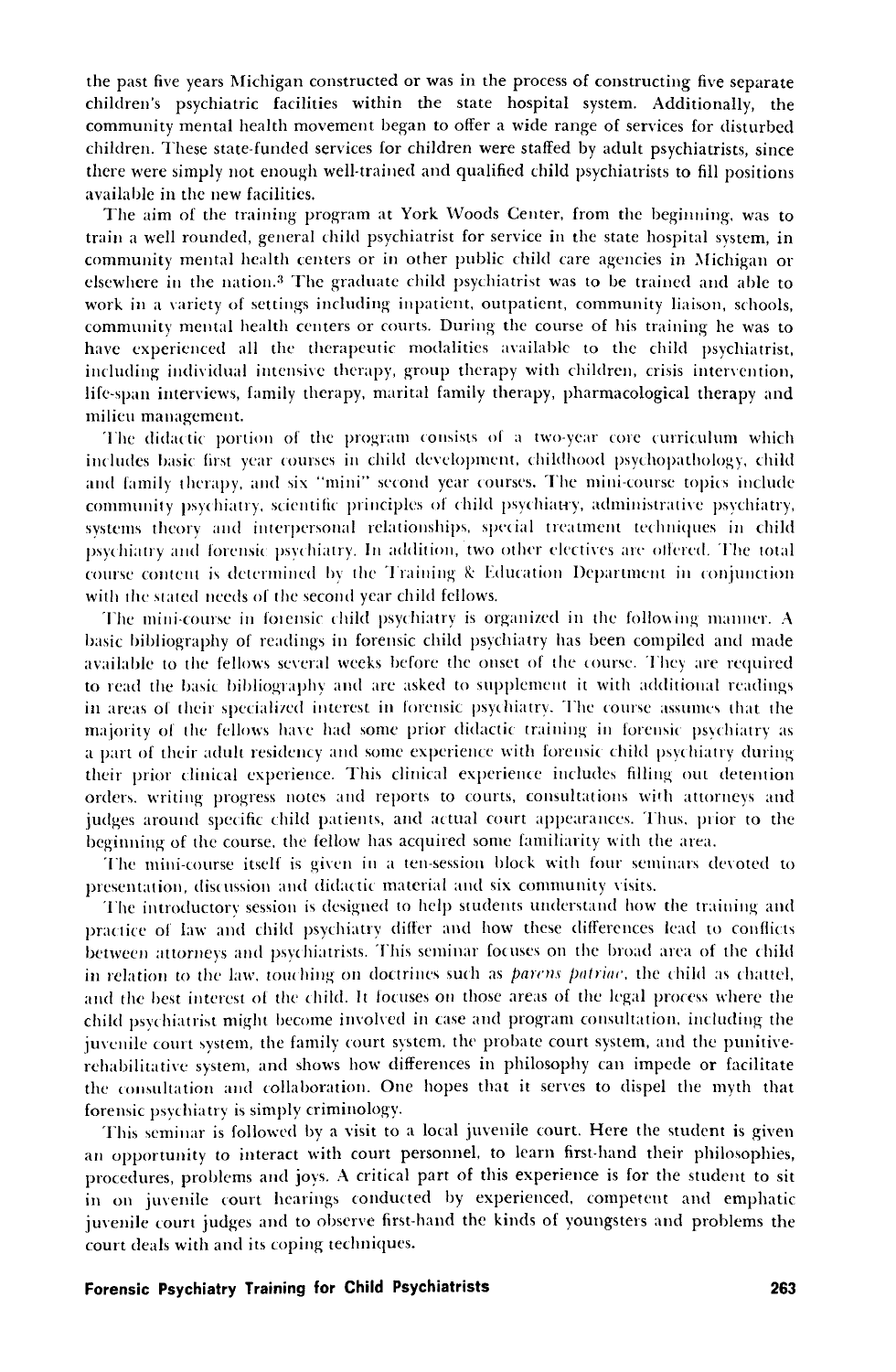The third session, again a seminar, follows this visit and is an opportunity to evaluate this particular juvenile court and juvenile court system in general and the laws which determine its function. The seminar focuses on the role of the child psychiatrist in the juvenile court system as a consultant on a case and program level. Introduced here are key cases such as Gault and Kent, and the concept of "the right to treatment."4 The concepts of delinquency are examined from a psychiatric and sociologic point of view.

The next two visits are to agencies which deal with child abuse and child neglect. First the course visits the Office of Protective Services, a local social service agency which as part of its function makes recommendations to the Court about neglected and abused children. In conjunction with this, SCAN (Study of Child Abuse and Neglect), a local committee consisting of a pediatrician, social workers, psychologists and child psychiatrists, is studied. These two visits serve as spring boards for discussion of the field of child abuse, child neglect, and emotional abuse and neglect. Besides actual discussion of the literature in these areas and the clinical experience, the (ourse stresses the role of the forensic child psychiatrist as a consultant to legislative bodies which draft the laws under which our social agencies must operate and try to carry out preventative mental health and crisis intervention.

The next field visit is a tour of a Forensic Center. The Center is a diagnostic and therapeutic agency for older adolescents and adults awaiting trial. Here the issues of criminal responsibility, determination of competence, and most importantly the psychiatrist as a witness are opened up for discussion. The fellow is encouraged to interact with psychiatrists whose subspecialty is forensic psychiatry and who are used to the rigors of cross-examination and its assault on one's ego.

. \ field trip to the Offi,e of the Friend of the Court is designed to focus on family law, marriage, divorce and child custody. The Michigan Child Custody Act of 1970 is a unique law which sets 10 parameters to be considered in determining the best interest of the child in a custody case.<sup>5</sup> Disputed custody cases are heard in the Friend of the Court offices and recommendations made to a trial judge. The Friend of the Court social workers investigate all custody cases and make recommendations, after careful individualized study, as to placement of the child. Psychiatric consultation is available and is frequentlv used in formulating decisions as to custody. This trip is used to highlight the responsibility of behavior scientists to offer case and program consultation in custody situations and to consider research possibilities in this area of forensic psychiatry.

The last field trip is a visit to a rehabilitative Boy's Training School. Here the fellow is forced to comider the theory and reality of rehabilitation for delinquent youngsters and to evaluate the social class system which frequently determines which path a troubled youth will follow, psychiatric or corrective. He is also helped to consider the social procedures and structures of imtitutional settings in terms of how they impinge on the individual child. Much discussion time is given to the fellows' reactions to correctional settings. As Stubblefield so aptly recognized, the most common reaction of fellows is an intense and somewhat irrational anger at the ponderous, slow-moving, and mechanical nature of the setting.<sup>6</sup> This does tend to result in the psychiatrist identifying with the clients and siding with them agaimt the apparently foolish and thoughtless procedures of the social system.

The last two sessions of the course are seminars providing the opportunity for group discussion and reaction to the didactic material, readings and field trips. Here again, the question of a meaningful relation between child psychiatry and the law is reviewed with an eve toward seeing what the needs of each specialty are and how they can best be met. The theory and practice of privileged communication and contempt of court are reviewed and reexamined. Supplementing this final seminar are two films dealing with divorce and court testimony.

Our training program fortunately is located in an area with rich resources in child forensic psychiatry and has teaching staff who are especially interested in this sub-